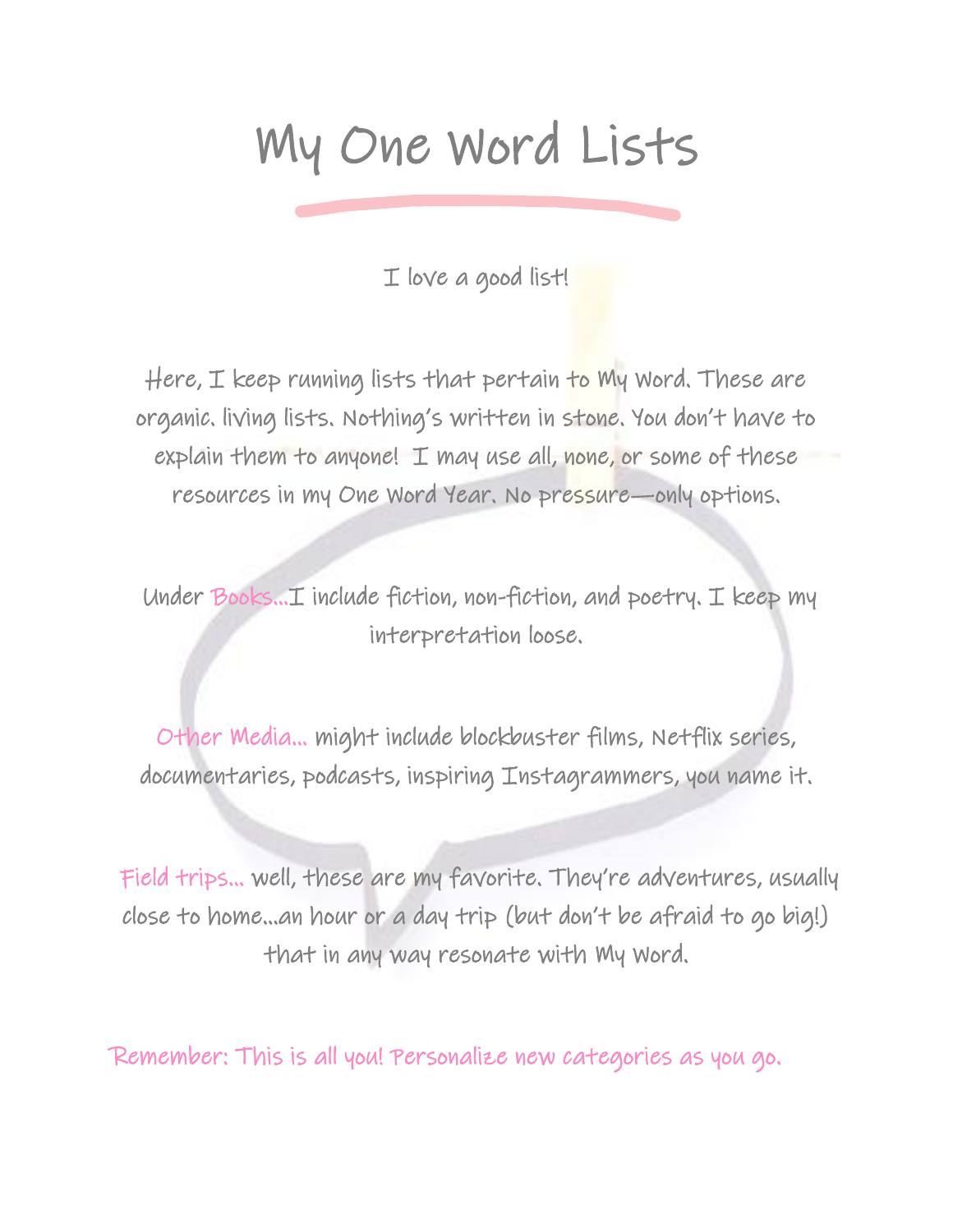

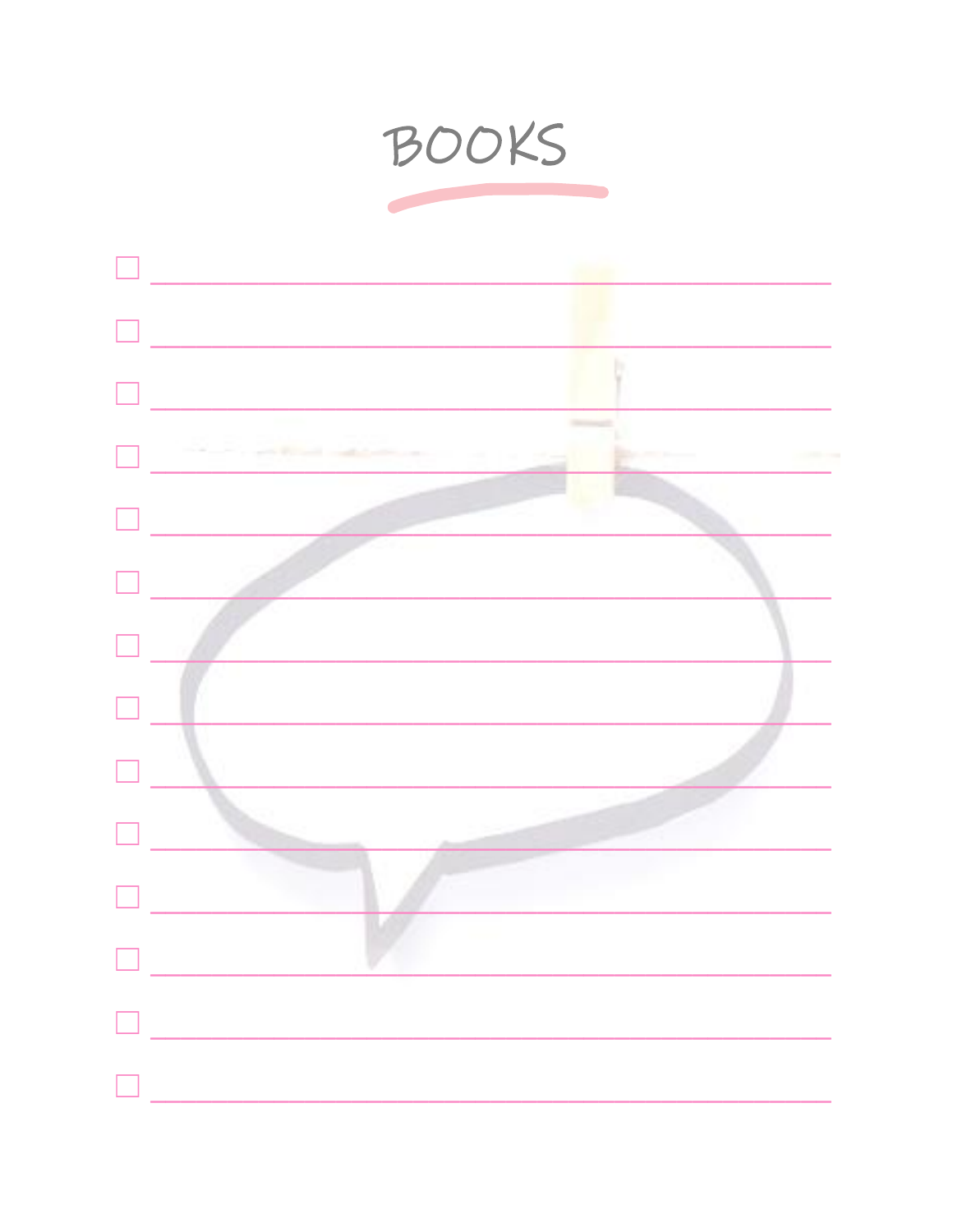## OTHER MEDIA